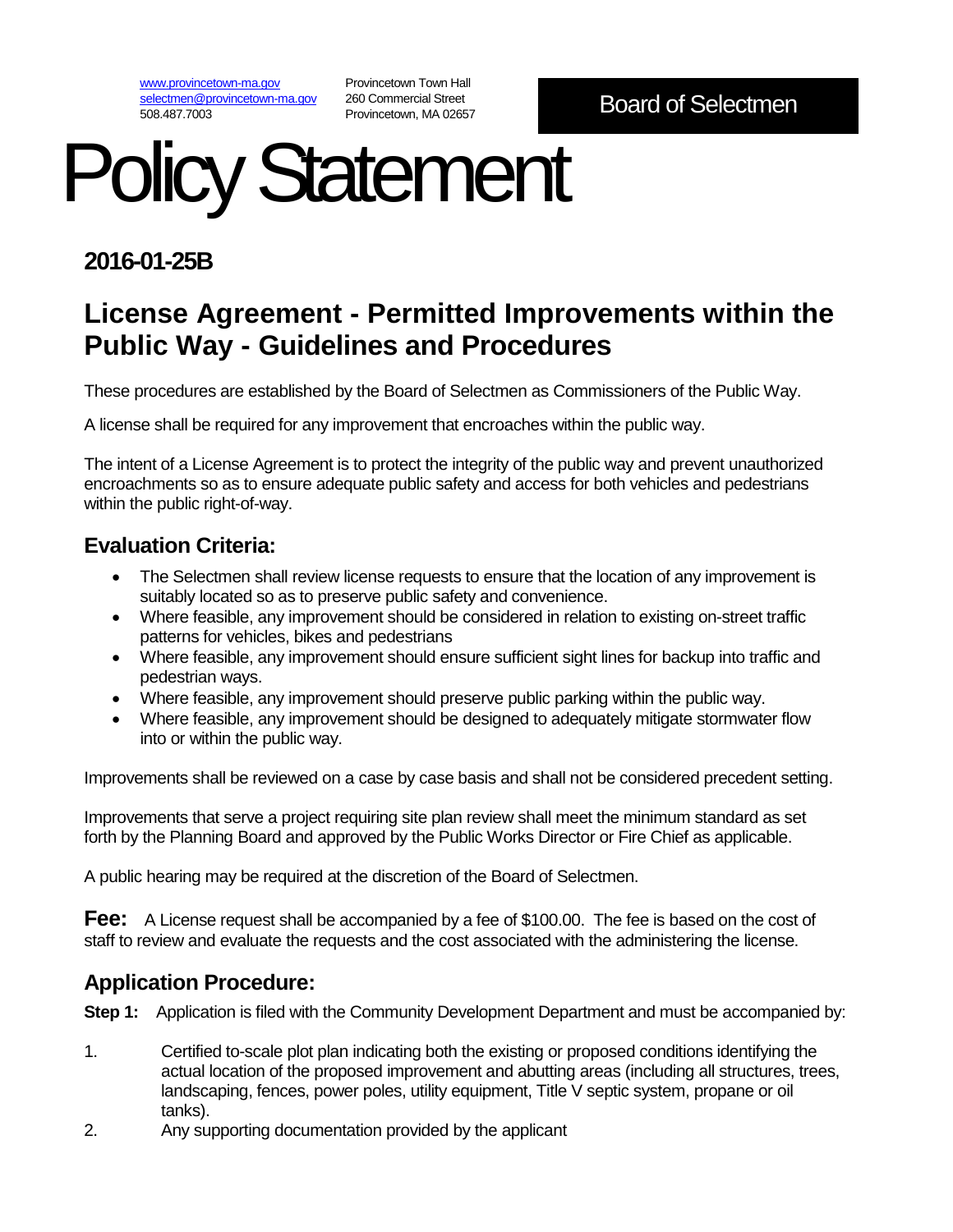- **Step 2:** Once the application is deemed complete, the Permit Coordinator will schedule a meeting with the Selectmen's Secretary.
- **Step 3:** Prior to the meeting, the Permit Coordinator will distribute individual copies of the application and plans to the Assistant Town Manager, Chief of Police, DPW Director, Fire Chief, Building Commissioner and Town Planner for their review and comments.
- **Step 4.** The applicant or his/her representative must be present at the meeting.
- **Step 5.** The Selectmen reserve the right to alter the proposed layout or place conditions on the approval of any improvement request at the meeting. The Permit Coordinator will forward the approved license with conditions confirming the motion and vote of the Board of Selectmen to the applicant.
- **Step 6.** Once the improvements are installed, the applicant shall schedule a final inspection with Local Building Inspector.

*Adopted January 25, 2016 In favor: Donegan, Andrews, Richter and Anthony Opposed: none.*